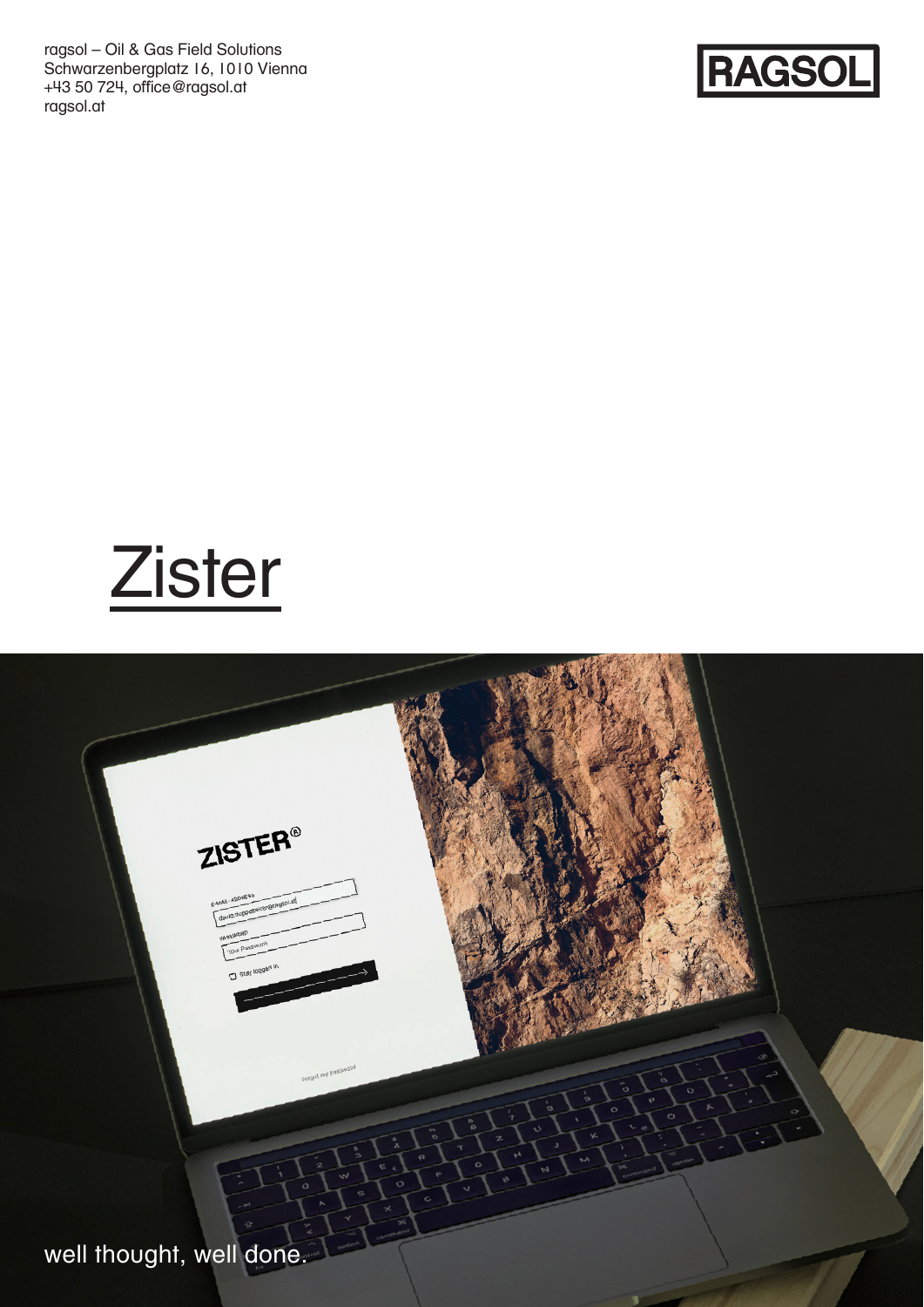

ragsol is a RAG Austria AG spin-off to market RAG technologies, know-how and solutions for the oil and gas industry.

Our experience and know-how are based on RAG Austria AG's more than 80 years in the field. Combining traditional industrial standards with new technologies, innovative products and state-of-the-art know-how that adapt to the environment while increasing its potential, ragsol provides comprehensive solutions to modernize oil and gas fields. Our aim: to create what we call smart brownfields.

Providing opportunities hitherto unprecedented on the market, our main focus is to produce oil and gas more efficiently and to manage these valuable natural resources in a responsible eco-friendly approach.

well thought, well done.